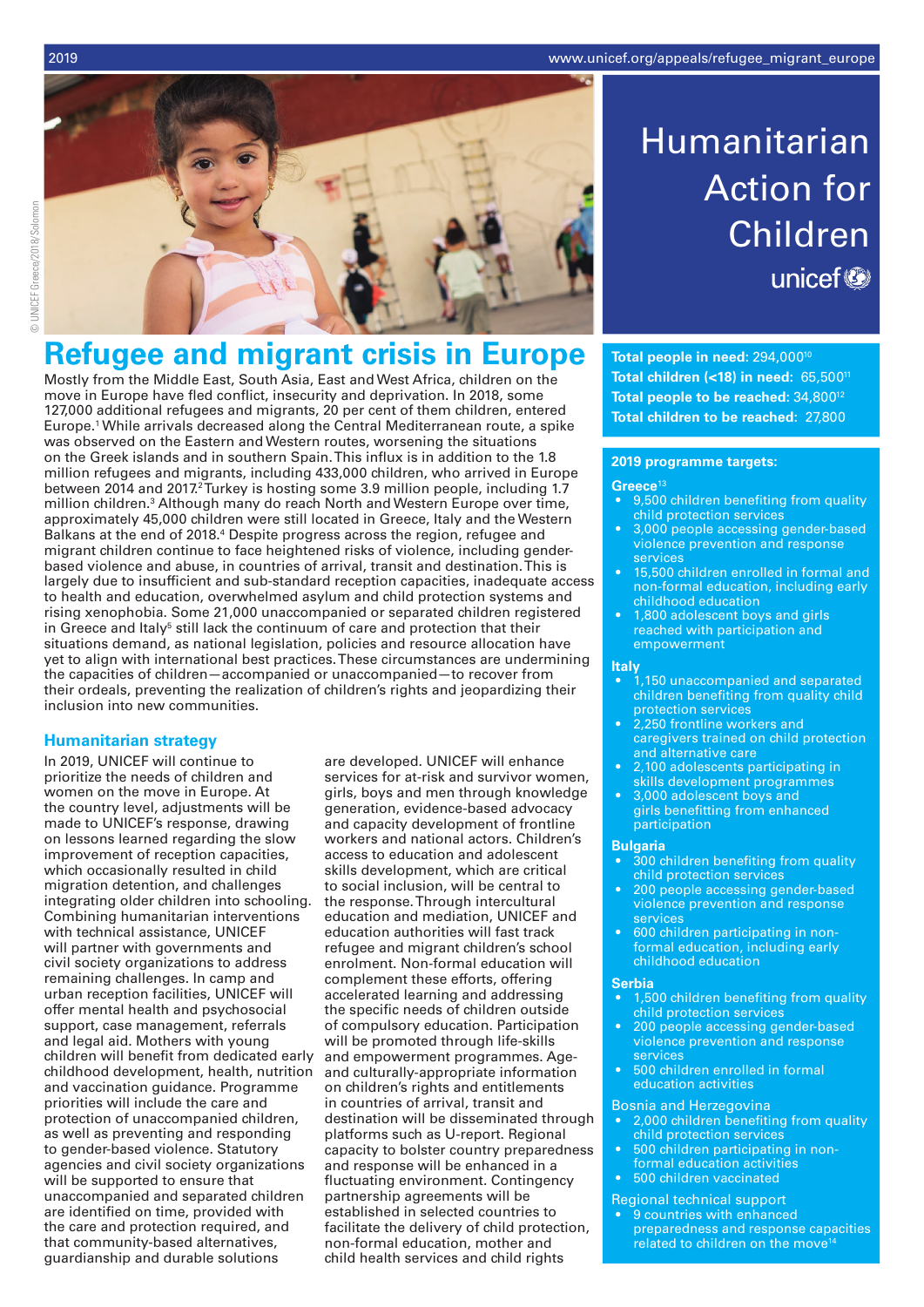monitoring. Earlier investments in the human resources roster will permit fast deployments to most-affected countries. UNICEF will foster coordination around child rights monitoring and case management capacity, including best interest determination procedures,<sup>6</sup> across regions and United Nations agencies. Regardless of their immigration status, the rights of refugee and migrant children will be further promoted through strategic advocacy efforts at the country and regional levels, together with relevant civil society organizations, ombudspersons and governments.

# **Results from 2018**

As of 31 October 2018, UNICEF had US\$24.5 million available against the US\$34.2 million appeal (72 per cent funded). Since the start of the response in 2015, UNICEF has reached some 285,000 refugee and migrant children with a comprehensive package of services. In 2018, some 26,000 children benefited from mental health and psychosocial support. More than 5,400 of the most at-risk children, including unaccompanied and separated children, were identified and received case management and referrals. UNICEF reached some 4,000 people with gender-based violence prevention and response services, and supported the capacity building of 1,000 frontline workers. In addition, 2,900 staff in care facilities for unaccompanied children and reception centres across the region received training on child protection standards. Drawing on UNICEF technical assistance and knowledge sharing, government partners amended their child protection legal and policy frameworks and increased their capacities for reception and service provision. In Germany, reception minimum standards are gradually being rolled out at the sub-national level by states and municipalities. National authorities in Bulgaria, Greece and Italy adopted new child rights-compliant legislation and mobilized resources for appropriate care arrangements and guardianship for unaccompanied children. In 2018, more than 15,600 children participated in formal and structured non-formal education, including early childhood education activities. UNICEF worked with education authorities to make schools more inclusive and equipped teachers with the required knowledge, skills and technology solutions. Joint monitoring, communication and advocacy work with civil society, ombudspersons and UNICEF National Committees, as reflected in the UNICEF report, Protected on Paper? An analysis of Nordic country responses to asylum-seeking children,<sup>7</sup> the Children Uprooted campaign<sup>8</sup> and the Initiative for Child Rights in the Global Compacts,<sup>9</sup> have raised the profile of refugee and migrant children and ultimately advanced the realization of their rights.

|                                                                                                                                                                       | <b>UNICEF 2018 targets</b> | <b>UNICEF 2018 results</b> |  |  |  |  |  |  |
|-----------------------------------------------------------------------------------------------------------------------------------------------------------------------|----------------------------|----------------------------|--|--|--|--|--|--|
| <b>HEALTH AND NUTRITION</b>                                                                                                                                           |                            |                            |  |  |  |  |  |  |
| Children under 5 years accessing mother and baby care services, including nutrition services                                                                          |                            |                            |  |  |  |  |  |  |
| Serbia                                                                                                                                                                | 1,000                      | 262                        |  |  |  |  |  |  |
| Mothers benefiting from infant and young child feeding counselling at family support hubs, child-friendly spaces and mother-baby corners                              |                            |                            |  |  |  |  |  |  |
| Serbia                                                                                                                                                                | 700                        | 1,004                      |  |  |  |  |  |  |
| <b>WATER, SANITATION AND HYGIENE AND BASIC SUPPLIES</b>                                                                                                               |                            |                            |  |  |  |  |  |  |
| Children receiving culturally-appropriate basic supplies, including clothes, baby hygiene items and dignity kits for women and girls                                  |                            |                            |  |  |  |  |  |  |
| Italy                                                                                                                                                                 | 1,000                      | 241                        |  |  |  |  |  |  |
| Serbia                                                                                                                                                                | 4,000                      | 1,474                      |  |  |  |  |  |  |
| <b>CHILD PROTECTION</b>                                                                                                                                               |                            |                            |  |  |  |  |  |  |
| Children reached with quality child protection support (mental health and psychosocial support, legal counselling and case management)<br>and protection standards    |                            |                            |  |  |  |  |  |  |
| Greece                                                                                                                                                                | 5,000                      | 9,090                      |  |  |  |  |  |  |
| Italyi                                                                                                                                                                | 4,300                      | 2,008                      |  |  |  |  |  |  |
| Serbiai                                                                                                                                                               | 3,000                      | 1,004                      |  |  |  |  |  |  |
| <b>Bulgaria</b>                                                                                                                                                       | 300                        | 146                        |  |  |  |  |  |  |
| Germanyiii                                                                                                                                                            | 10,000                     | 13,000                     |  |  |  |  |  |  |
| Bosnia and Herzegovina <sup>iv</sup>                                                                                                                                  | 600                        | 821                        |  |  |  |  |  |  |
| At-risk children (including unaccompanied and separated children) identified and referred through screening by outreach teams and child<br>protection support centres |                            |                            |  |  |  |  |  |  |
| Greece                                                                                                                                                                | 450                        | 2,014                      |  |  |  |  |  |  |
| Italy                                                                                                                                                                 | 2,500                      | 1,433                      |  |  |  |  |  |  |
| Serbia                                                                                                                                                                | 1,500                      | 1,980                      |  |  |  |  |  |  |
| Frontline workers trained on child protection standards / child protection in emergencies                                                                             |                            |                            |  |  |  |  |  |  |
| Greece                                                                                                                                                                | 400                        | 547                        |  |  |  |  |  |  |
| Italy                                                                                                                                                                 | 1,300                      | 1,197                      |  |  |  |  |  |  |
| Serbia                                                                                                                                                                | 200                        | 141                        |  |  |  |  |  |  |
| <b>Bulgaria</b>                                                                                                                                                       | 100                        | 32                         |  |  |  |  |  |  |
| Germany <sup>v</sup>                                                                                                                                                  | 2,500                      | 960                        |  |  |  |  |  |  |
| <b>GENDER-BASED VIOLENCE</b>                                                                                                                                          |                            |                            |  |  |  |  |  |  |
| People accessing gender-based violence prevention and response services                                                                                               |                            |                            |  |  |  |  |  |  |
| Greece                                                                                                                                                                | 2,200                      | 2,868                      |  |  |  |  |  |  |
| Serbia                                                                                                                                                                | 350                        | 913                        |  |  |  |  |  |  |
| <b>Bulgaria</b>                                                                                                                                                       | 150                        | 178                        |  |  |  |  |  |  |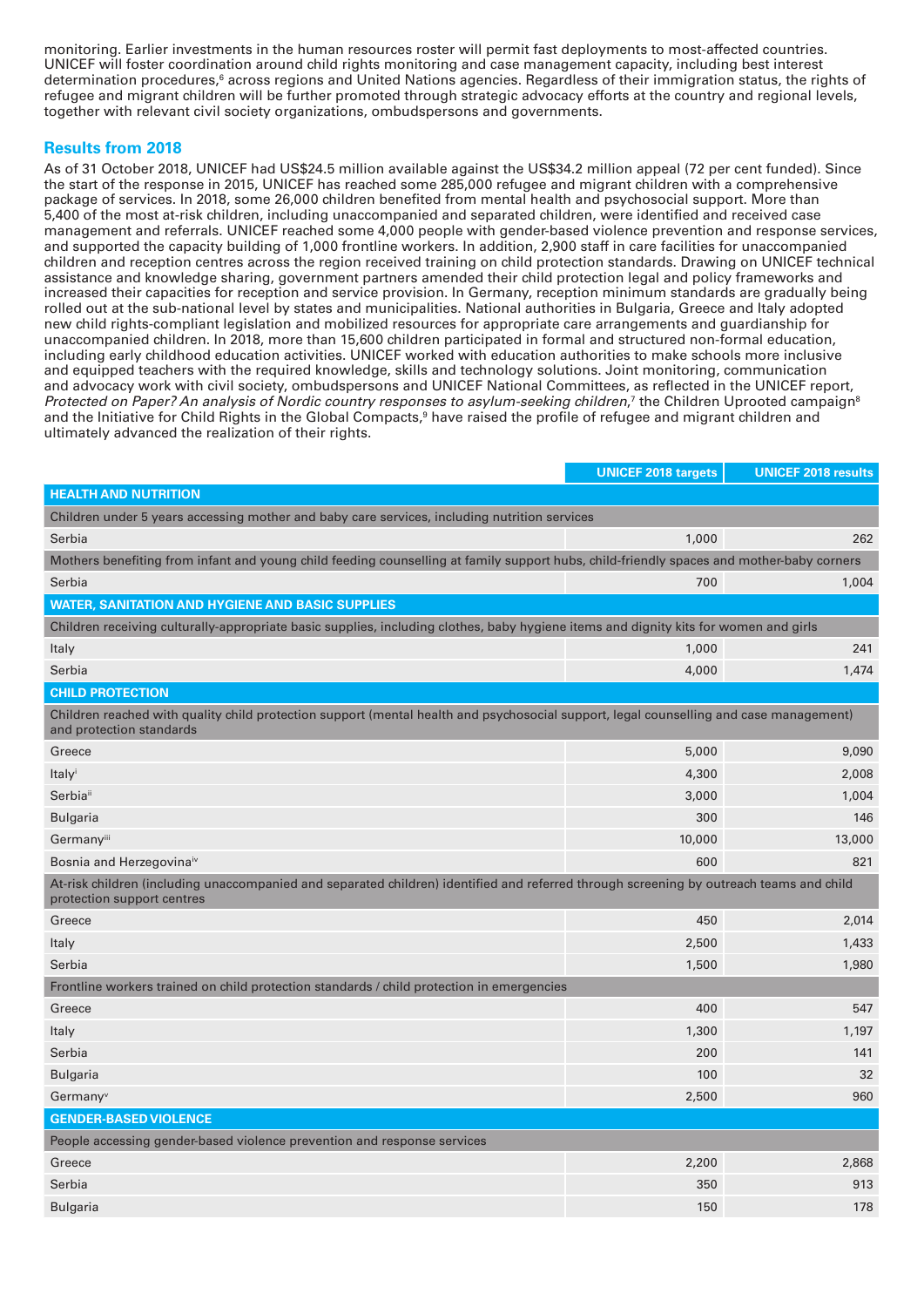| Frontline workers benefiting from gender-based violence training                           |              |  |  |  |  |  |  |
|--------------------------------------------------------------------------------------------|--------------|--|--|--|--|--|--|
| 380                                                                                        | 256          |  |  |  |  |  |  |
| 600                                                                                        | 578          |  |  |  |  |  |  |
| 50                                                                                         | 90           |  |  |  |  |  |  |
| <b>EDUCATION</b> vi                                                                        |              |  |  |  |  |  |  |
| Children including adolescents participating in structured non-formal education activities |              |  |  |  |  |  |  |
| 2,000                                                                                      | 4,307        |  |  |  |  |  |  |
| 1,100                                                                                      | 172          |  |  |  |  |  |  |
| 1,000                                                                                      | 1,142        |  |  |  |  |  |  |
| 600                                                                                        | 368          |  |  |  |  |  |  |
| 250                                                                                        | $\mathbf{0}$ |  |  |  |  |  |  |
| Children enrolled in mainstream formal education                                           |              |  |  |  |  |  |  |
| 6,000                                                                                      | 8,000        |  |  |  |  |  |  |
| 1,500                                                                                      | 320          |  |  |  |  |  |  |
| 600                                                                                        | 373          |  |  |  |  |  |  |
| Children aged 3 to 5 years benefiting from early childhood education activities            |              |  |  |  |  |  |  |
| 900                                                                                        | 900          |  |  |  |  |  |  |
| 300                                                                                        | 63           |  |  |  |  |  |  |
| Children receiving education materials                                                     |              |  |  |  |  |  |  |
| 6,000                                                                                      | 5,349        |  |  |  |  |  |  |
|                                                                                            |              |  |  |  |  |  |  |

*Results are through 31 October 2018.* 

<sup>i</sup> Overall targets in Italy were only partially met due to a combination of financial and contextual factors: the Humanitarian Action for Children appeal was only 50 per cent funded, and new legislation resulted in closed or re-qualified reception facilities, impacting UNICEF capacity to scale up the e-learning platform and the implementation of the<br>UNICEF Upshift initiative as planned.

ii *In Serbia, results reflect only newly registered children, and hence do not fully reflect the actual attendance of children benefiting from continuous service provision since*  2017. The average attendance of services in January 2018 was 402 children reached with quality child protection support, 502 children attending non-formal education and 680<br>children in mainstream education, 196 children an

" In Germany, UNICEF is not providing direct services to refugee and migrant children in reception centres, but children have been benefiting from increased access to<br>protection through improved protection standards and UN

iv Targets and results in Bosnia and Herzegovina reflect activities established only during the second half of 2018, following a sharp increase of needs.

<sup>v</sup> Since the beginning of the UNICEF programme in Germany in 2016, a total of 2,757 frontline workers, protection coordinators and centre managers have been sensitized<br>to and trained on implementing child protection stand

vi Education targets in some countries were unmet mainly as a result of the fluid situation and lack of funding for education programmes. In Bosnia and Herzegovina, the lack of physical space in reception facilities and challenges in national coordination and operational plans for the enrolment of children in school resulted in the impossibility of getting<br>children back in classrooms. Nevertheles *activities in early 2019.*